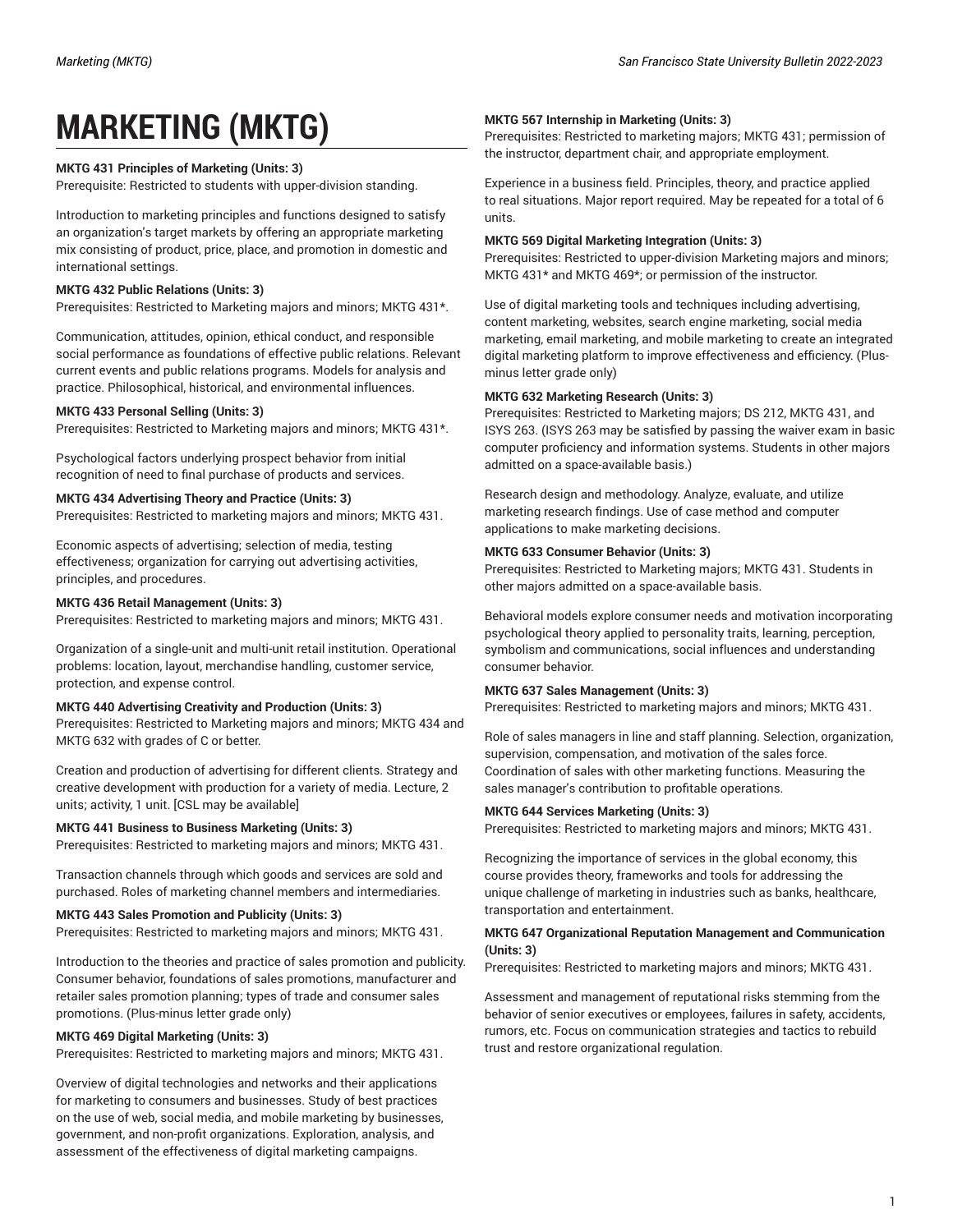## **MKTG 649 Marketing Management (Units: 3)**

Prerequisites: Restricted to Marketing majors; MKTG 632\* and MKTG 633\*. Students in other majors admitted on a space-available basis.

Planning, organizing, integrating, and measuring the total marketing plan. Problems of managing the marketing function. Managerial supervision and control of marketing.

#### **MKTG 660 Marketing Analytics I (Units: 3)**

Prerequisites: Restricted to Marketing majors; MKTG 632 with a grade of C- or better.

Examination of techniques to manipulate, visualize, and analyze secondary data to address a variety of marketing issues in areas such as segmentation, customer relationship management, advertising, and digital marketing through hands-on experience using case studies and real-world marketing data.

#### **MKTG 661 Marketing Analytics II (Units: 3)**

Prerequisites: Restricted to Business Administration: Concentration in Marketing majors; MKTG 660\* with a grade of C- or better.

Further exploration of quantitative approaches to understand consumer behavior and make strategic decisions in recent marketing environments. Examination of essential digital/social media marketing concepts, analyses of marketing strategy and performance data using state-of-art methodologies and programs, and applications to enhance the quality of decision making.

#### **MKTG 675 Brand Management (Units: 3)**

Prerequisites: Restricted to marketing majors and minors; MKTG 431.

Examination of the theories, concepts, principles, and strategies necessary to manage brands in the marketplace.

#### **MKTG 680 International Marketing Management (Units: 3)**

Prerequisites: Restricted to marketing majors and minors; MKTG 431.

Environmental factors affecting world marketing management; consumer and industrial products market patterns; establishing channels of distribution; management of marketing functions including communication, pricing, product policy, promotion, financing, and logistics.

#### **MKTG 688 New Product Management Seminar (Units: 3)**

Prerequisites: Restricted to marketing majors and minors; MKTG 431.

Product and innovation management for creating, developing, and commercializing new products and innovations. Emphasizes the importance of creativity, innovativeness, and entrepreneurship as the sources of new products and new venture businesses. (Plus-minus letter grade only)

#### **MKTG 689 New Product Marketing and Launch (Units: 3)**

Prerequisites: Restricted to Marketing majors; MKTG 431 and MKTG 688; or consent of the instructor.

Students use consumer insights to refine existing product concepts, develop branding elements, forecast sales, determine the Net Present Value, and develop a Marketing Plan. The Marketing Plan will involve pricing, promotion (advertising, sales, public relations, and social media), and retailing components. (Plus-minus letter grade only)

#### **MKTG 699 Independent Study (Units: 1-3)**

Prerequisite: Permission of the instructor, adviser, and department chair; open only to students who have demonstrated the ability to work independently.

Intensive problem analysis under the direction of a marketing faculty member. [CSL may be available]

### **MKTG 787 Marketing Management (Units: 3)**

Prerequisite: Restricted to graduate Business students; graduate students in other programs permitted with the permission of the Faculty Director of Graduate Programs.

Introduction to basic marketing concepts, principles, theories, and techniques. [Formerly BUS 787] (Plus-minus letter grade only)

#### **MKTG 820 Digital Marketing (Units: 3)**

Prerequisites: Restricted to graduate Business students; MKTG 787 or equivalent. Graduate students in other majors admitted with the consent of the Faculty Director of Graduate Programs.

Use of digital marketing tools and techniques such as websites, online advertising, search engine marketing, social media, mobile marketing, content marketing, and email marketing to acquire, convert, retain, and grow customers. A data-driven approach to marketing. (Plus-minus AB/ NC)

#### **MKTG 860 Strategic Marketing (Units: 3)**

Prerequisites: Restricted to graduate Business students; MKTG 787. Graduate students in other majors admitted with the permission of the Faculty Director of Graduate Programs.

Survey of marketing strategy focusing on the development of marketing plans for product markets, including analyses of external, competitive, customer and internal environments, target market selection, statement of differentiation and positioning, product, pricing, communication, and promotion. (Plus-minus letter grade)

#### **MKTG 861 Consumer Behavior Seminar (Units: 3)**

Prerequisites: Restricted to graduate Business students; MKTG 787. Graduate students in other majors admitted with the permission of the Faculty Director of Graduate Programs.

Psychology and social sciences' contribution to understanding and predicting consumer behavior. Theories of motivation, clinical and statistical approaches to analyzing motivation, systems, and models in predicting consumer response, and applications in advertising and personal selling. (Plus-minus letter grade only)

## **MKTG 862 Seminar in Advertising (Units: 3)**

Prerequisites: Restricted to graduate Business students; MKTG 787. Graduate students in other majors admitted with the permission of the Faculty Director of Graduate Programs.

Influence and communication forces of advertising in light of changing economic, social, and governmental conditions; quantitative aspects of advertising problems. (Plus-minus letter grade)

## **MKTG 864 Seminar in Marketing Research (Units: 3)**

Prerequisites: Restricted to graduate Business students; MKTG 787. Graduate students in other majors admitted with the permission of the Faculty Director of Graduate Programs.

Review basic research process and design; introduction to advanced topics in marketing research including multivariate analysis techniques. Emphasis on application; extensive use of computer spreadsheet and statistical packages. (Plus-minus letter grade only)